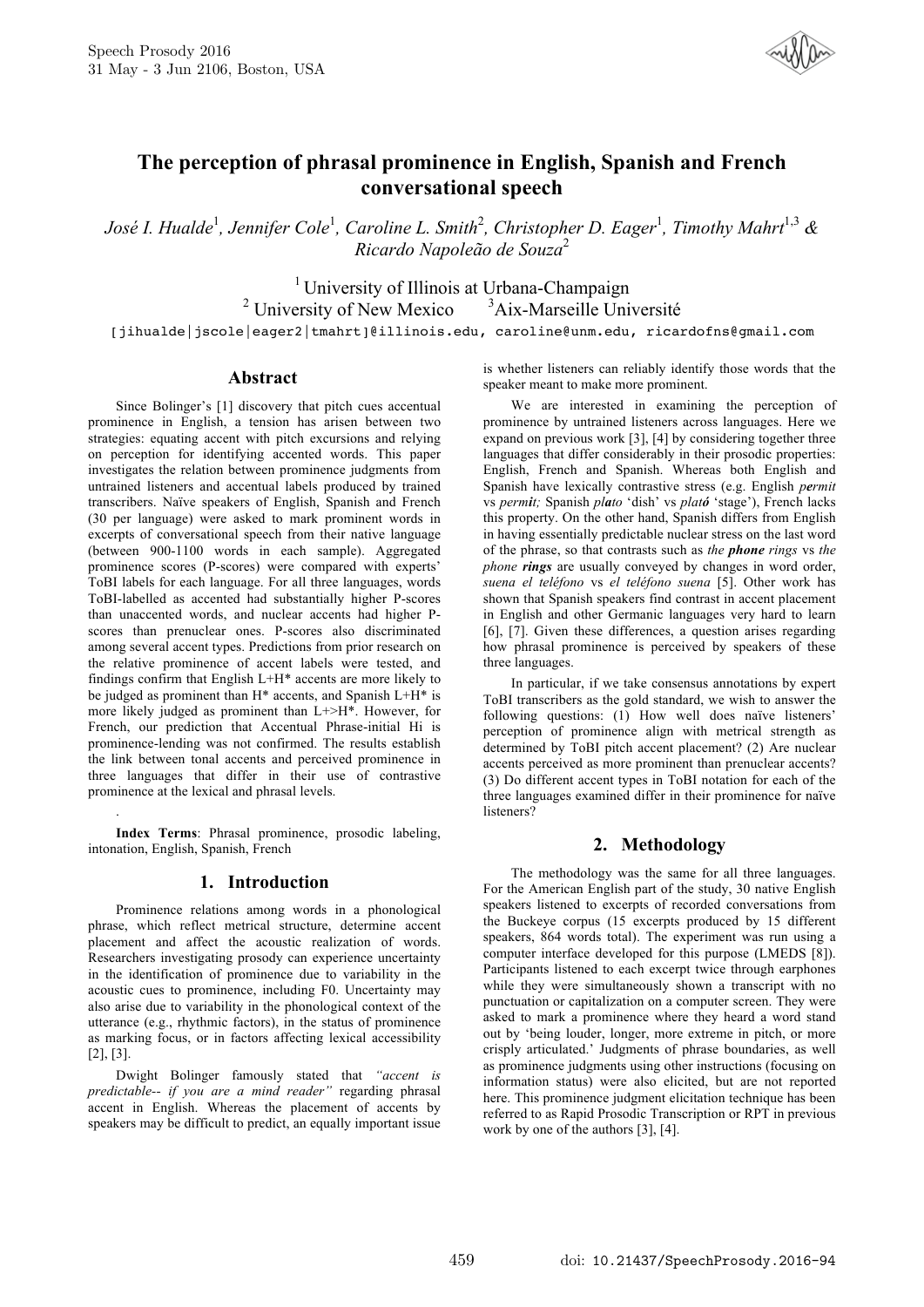For Spanish 30 participants were recruited at the University of Valladolid, Spain. They were asked to perform the same tasks as described for English, using an identical computer interface. The audio stimuli were extracted from the Spanish semi-spontaneous speech part of the *Glissando* corpus [9] and contained 16 excerpts produced by 12 speakers, for a total of 887 words. The *Glissando* Spanish corpus was recorded in Valladolid and thus contains the same Spanish variety as that spoken by our participants.

Finally for French, 30 native French-speaking participants were recruited from introductory linguistics classes at the Université Lumière Lyon 2, France. They were asked to perform the same tasks as described for English, using an identical computer interface, and instructions translated directly from the English instructions. The audio stimuli were extracted from the Corpus du Français Parlé Parisien (CFPP, [10]), and contained 14 excerpts spoken by 14 speakers for a total of 1062 words. The CFPP consists of interviews in a style similar to those in the Buckeye Corpus. Dialect differences are minimal between Paris, where the corpus was recorded, and Lyon, where the listeners were recruited.

For all three languages, prominence labels from all transcribers were aggregated to produce a prosodic score or Pscore for each word, representing the proportion of transcribers who judged that word as prominent. For each language, the discourse fragments that the naïve participants marked for prominence were also prosodically labeled by two of the authors using standard ToBI conventions for each of the three languages (MAE ToBI [11], Sp ToBI [12], [13], Fr ToBI [14]). The same two authors labeled the English and Spanish excerpts and two other authors transcribed the French data. The last pitch accent in each phrase (preceding a prosodic boundary) was labeled as nuclear. Consensus ToBI labels thus obtained were compared with P-scores to establish the relationship between prominence as judged by expert and non-expert listeners and to determine possible differences in perceived prominence among ToBI accent labels.

For each language a mixed effects logistic regression was run in R [15] using the lme4 package [16] with each transcriber's response to each item coded as 0 (not prominent) or 1 (prominent) as the dependent variable. The interaction between ToBI labeling (Unaccented, H\*, etc.) and accent location (prenuclear or nuclear) was included as a fixed effect with sum contrast coding, using the maximum random effects structure supported by the data [17], which was random intercepts for transcriber and for word token as item. Planned contrasts were then performed using the lsmeans package [18] to obtain the estimated difference in log-odds for each contrast, as well as a test of statistical significance. The grand mean of each category for comparison was used to control for imbalances in the frequency of occurrence of different pitch accents in prenuclear and nuclear position.

## **3. Predictions**

Unaccented words are predicted to result in lower Pscores than words bearing any pitch accent. This follows from the assumption that accents are related to the perception of prominence. This should be the case for all three languages examined here. For all three languages as well, accented words in nuclear position are expected to be judged as prominent more often than words bearing a prenuclear accent. This also follows from the standard assumption that nuclear accents are more salient than other prominences ([19], for French), or more meaningful [20]. Among the three languages considered here, a difference is that English has great flexibility in the location of nuclear pitch accents, whereas Spanish is less flexible in this respect but can use different word orders to locate words in phrase-final position, where they receive the nuclear accent [21], [22]. French, on the other hand, more often uses different syntactic constructions such as dislocation and clefts to highlight constituents. These differences, however, should not result in differences among the languages for the comparison that is being made here regarding the relative prominence of words receiving the nuclear accent in the phrase.

The existing literature on the topic allows us to make only a limited number of predictions regarding the relative prominence of specific accent shapes. For English, L+H\* can be assumed to convey a higher degree of prominence than H\* [23]. The choice among other pitch-accents has been discussed in terms of notions that are less directly relatable to differences in prominence. Thus Pierrehumbert & Hirschberg [24] claim that H\* indicates that the item is salient and new in the discourse, whereas L\* is used with items that are salient but are not to be added to the speaker's predication. Although no clear prediction regarding relative prominence emerges from these claims, we are also interested in discovering possible differences in this respect, in addition to the predicted contrast in prominence between L+H\* and H\*.

For Spanish, the claim in the literature is that the frequent  $L \rightarrow H^*$  accent (a rising accent with a displaced peak) is mostly used in prenuclear position, whereas its counterpart without a displaced peak, L+H\* mostly occurs in nuclear position in declaratives with a certain degree of emphasis [13]. This allows us to make a clear prediction regarding the relative perceived prominence of these two accents (to ensure this effect is evaluated independently from the expected contrast in prominence between prenuclear and nuclear accents, grand means were used as described in Section 2). Again, for other accent shapes no clear predictions emerge from the literature on Spanish intonation and our work here is exploratory.

For French, a high accent located on the initial syllable of the accentual phrase, notated Hi, has been said, in one of its uses, to mark the left edge of a prominent constituent, but has also been described as occurring in longer phrases where it may not be prominence-lending [25], [26]. A weak prediction can be made that this accent type is more likely to be perceived as prominent than other accents aligned with the last stressable syllable of the accentual phrase, such as H\* and L\*.

## **4. Results**

We first present results regarding the marking of prominence of unaccented words and words with nuclear and prenuclear accent for the three languages together. Then, we discuss the results that have to do with specific ToBI labels for each language separately, in different subsections, since both the inventory of labels and the predictions are different for each of the three languages.

#### **4.1. Prominence of accented and unaccented words**

Our expert-labeling of the excerpts resulted in the distribution of accents in Table 1. For some additional accent types, less than ten tokens were obtained (English:  $L^* + H = 2$ ,  $^{\circ}$ H<sup>\*</sup> = 1; Spanish: \* = 5,  $^{\circ}$ H<sup>\*</sup> = 3, H<sup>\*</sup>+L = 1, H+L<sup>\*</sup> = 7,  $L+\gamma H^* = 5$ ,  $L+\gamma H^* = 1$ , and so these items were excluded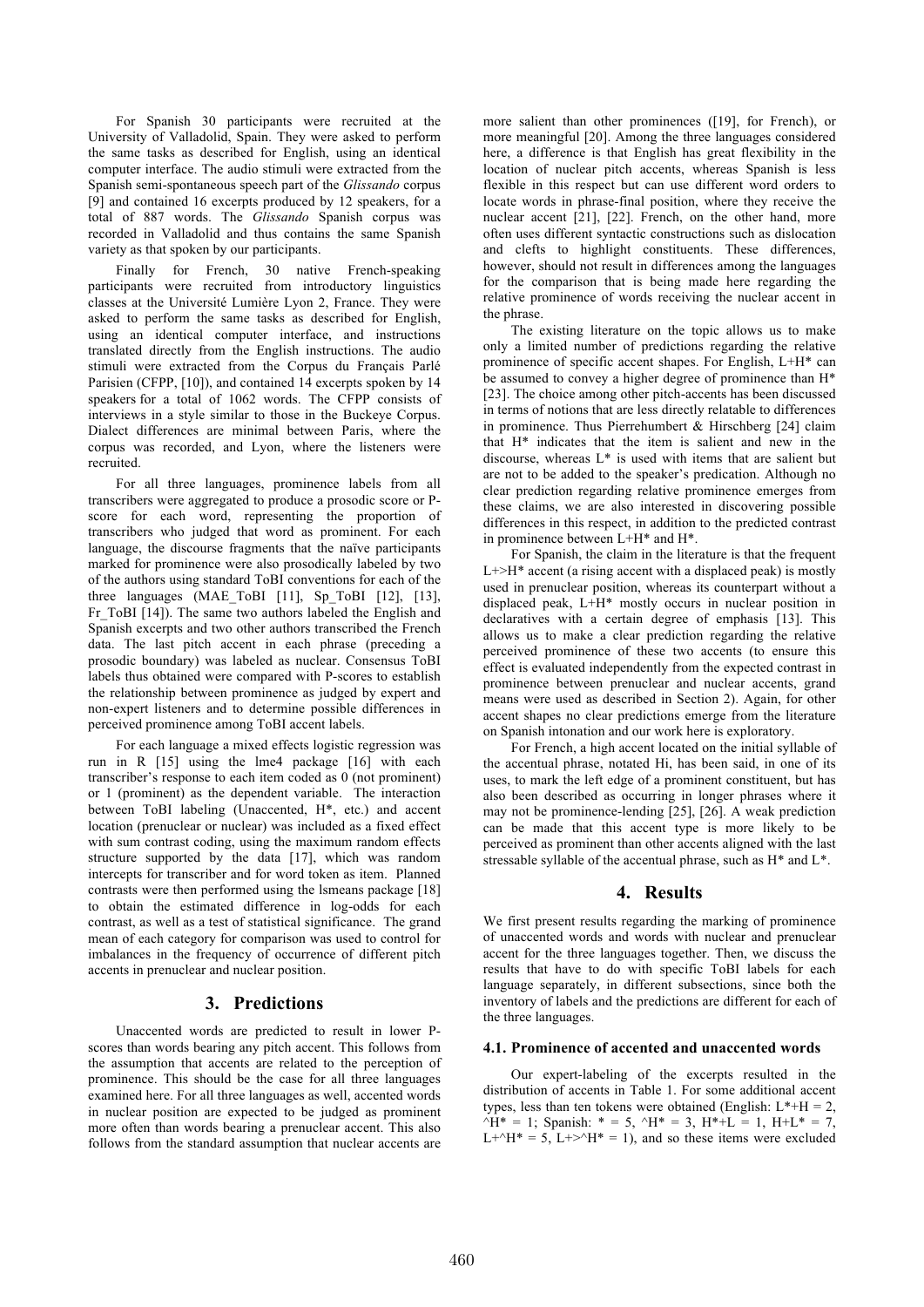from further analysis. In our French labeling, phrase-initial aL tones and phrase-medial L tones were grouped with unaccented words, as these tones do not confer prominence and are not considered accents. Additionally, H (without a diacritic) was used in our French labeling to indicate a high tone that was difficult to classify as either Hi or H\* because of its location. We exclude those tokens (=12) from further analysis.

**Table 1**. Counts of ToBI accent labels by language

| English  |       | French |       | Spanish     |       |  |
|----------|-------|--------|-------|-------------|-------|--|
| Accent   | Count | Accent | Count | Accent      | Count |  |
| Unacc.   | 603   | Unacc. | 712   | Unacc.      | 517   |  |
| H*       | 122   | $H^*$  | 217   | H*          | 157   |  |
| $L^*$    | 10    | L*     | 42    | Ī.*         | 23    |  |
| !H*      | 35    | Hi     | 79    | IH*         | 18    |  |
| $L+H^*$  | 55    |        |       | $L + > H^*$ | 65    |  |
| $H+!H^*$ | 11    |        |       | $L+H^*$     | 82    |  |
| *        | 25    |        |       |             |       |  |

As can be seen from Table 1, in all three languages, most words were judged not to bear an accent in our expert ToBI annotation. Among those words labeled with an accent, H\* is by far the most common in all three corpora as well. There are also enough occurrences of all specific accents to perform our language-specific planned contrasts described in Section 3 (English L+H\* vs. H\*, Spanish L+H\* vs. L+>H\*, French Hi vs.  $L^*$  and  $H^*$ ).

In Figure 1, we compare P-scores of accented and unaccented words, separating also words with a nuclear vs. prenuclear accent, where nuclear was defined as the rightmost accent in the prosodic phrase (intermediate or intonational), which for Spanish and French was on the phrase-final content word. From this comparison it appears that accented words were more often perceived as prominent than unaccented words and nuclear accents are more frequently perceived as prominent than prenuclear accents in all three languages, as predicted.



**Figure 1.** Distribution of P-scores of unaccented words, and words with prenuclear and nuclear accent by language. Diamonds represent means.

To test the significance of the accented/unaccented contrast in each language, the log-odds estimate of prominence marking for unaccented words obtained from the mixed effects logistic regressions was subtracted from the grand mean of the nuclear words and prenuclear words' log-odds estimates and tested for significance. Similarly, to test the nuclear/prenuclear contrast in each language, the grand mean of the prenuclear estimates was subtracted from the grand mean of the nuclear estimates. All differences were significant, as shown in Table 2 below.

**Table 2**. Contrast estimates (log-odds of prominence marking) for accent status as accented or unaccented, and for accented words, as nuclear or prenuclear.

| Language | Accented – Unaccented |    |      | Nuclear – Prenuclear |      |     |     |        |
|----------|-----------------------|----|------|----------------------|------|-----|-----|--------|
|          | Est.                  | SЕ | Z    |                      | Est. | SE  | Z   |        |
| English  | 2.70                  |    | 14.7 | < 0.01               | .79  | .33 | 2.4 | .015   |
| French   | 2.09                  | 14 | 5.4  | < 0.01               | .80  | 28  | 2.9 | .004   |
| Spanish  | 31                    |    | 8.7  | < 0.01               | 30   |     | 6.3 | < 0.01 |

As a main finding, we conclude that in all three languages *naïve prominence judgments are a good approximation of expert prosodic transcription* regarding the interpretation of words as prominent, and equating prominence with accenting. Within the group of accented words, naïve prominence judgments also approximate the distinction between nuclear and prenuclear accents.

We are also interested in determining the relative perceived prominence of different accent shapes as notated in ToBI. In sections 4.2-4.4, we test our planned ToBI label contrast for each language, and examine other accentual label differences descriptively.

#### **4.2. English**

Figure 2 shows the relation between P-scores (on y-axis) and different accentual labels for our English data.



**English P-Score by ToBI** 

**Figure 2**. English P-scores for different accentual categories.

From Figure 2 it can be observed that words labeled with a L+H\* accent were especially likely to be perceived as prominent, as expected from claims in the literature regarding the semantics of this accent as marking narrow or contrastive focus (L+H\* vs. H\*: log-odds difference 0.8,  $z = 3.2$ , p=.001). For other accents we were not able to derive clear predictions from previous work. Figure 2 includes words marked only with  $*$ , without a tonal label, which indicates some degree of prominence but not clearly marked with a visible pitch movement in the F0 display. Words marked with \* are less often judged as prominent than other accents (mean logodds=-1.54). A further observation is that words with a bitonal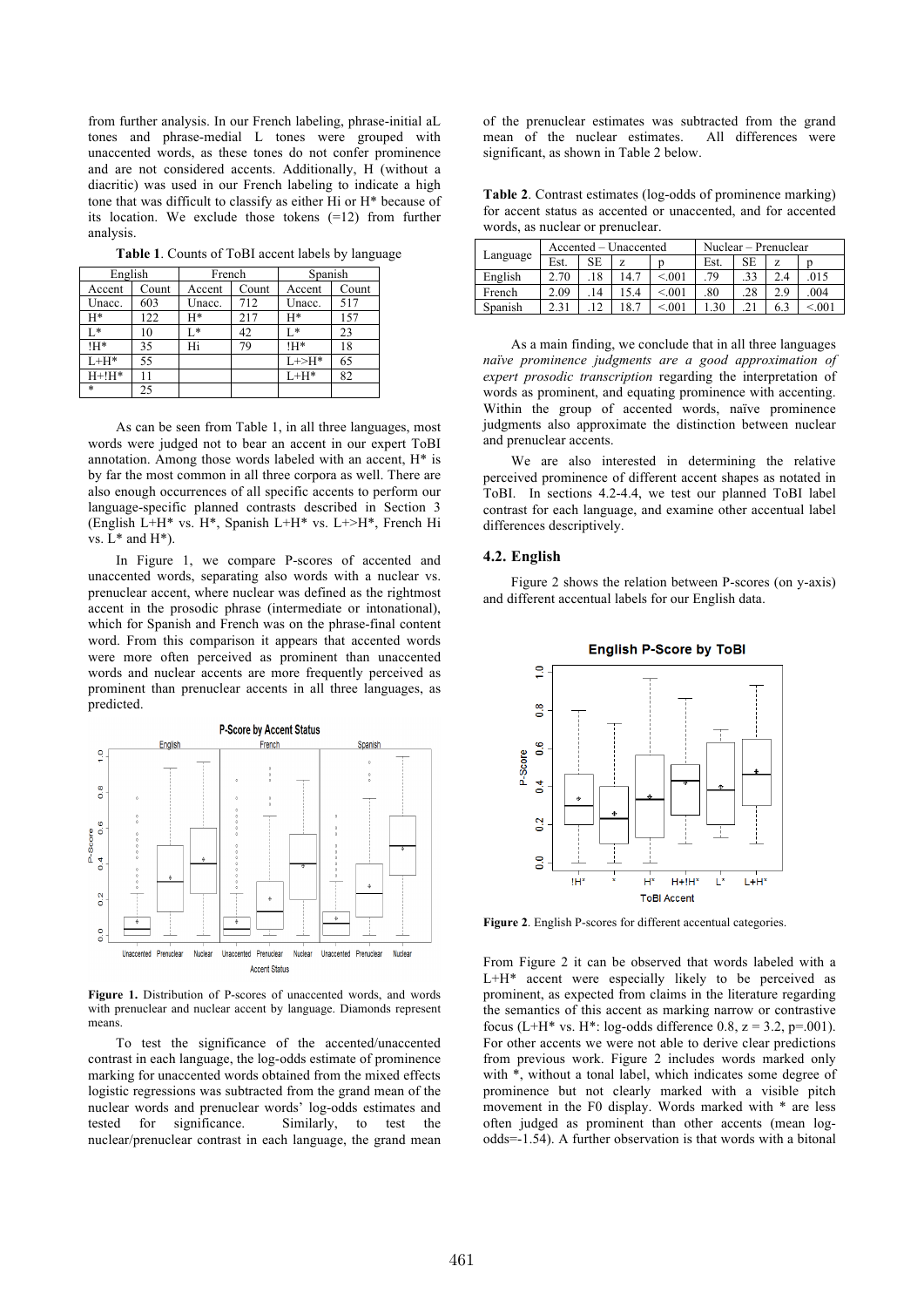accent, H+!H\* and L+H\*, have the highest median and mean P-scores among the accent types (mean log-odds for bitonal  $accents = -0.72$ ; for monotonal =  $-0.94$ ).

#### **4.3. Spanish**

P-scores of words with different accent shapes, using Spanish ToBI conventions are shown in Figure 3. Figure 3 shows that, as predicted, L+H\* was more often perceived as prominent than L+>H\* and the contrast obtained from the mixed effects model confirms that this difference is significant, independent of the contrast between prenuclear and nuclear accents (log-odds difference 0.6,  $z = 2.6$ ,  $p=010$ ). Other pitch-accents receive intermediate scores.

**Spanish P-Score by ToBI** 



**Figure 3**. Spanish P-scores for different accentual categories.



**Figure 4.** French P-scores obtained under acoustic-based notation of prominence for different accentual categories.

#### **4.4. French**

Regarding ToBI labels, our hypothesis was that words with initial prominence (Hi) would be perceived as especially salient. This prediction was not confirmed, see Figure 4. Rather, words with Hi received considerably lower P-scores than words with either a H\* or a L\* label. The contrast between prenuclear Hi and the grand mean of prenuclear H\* and prenuclear L\* confirms that Hi is perceived as significantly less prominent than H\* and L\* (log-odds difference -0.8,  $z = -2.9$ ,  $p = .003$ ), contrary to our predictions.

## **5. Discussion and conclusion**

In spite of the notable phonological differences in prosodic properties across the three languages that we have compared in this study, the cumulative P-scores of our English, Spanish and French speaking participants all showed sensitivity to both the unaccented/accented contrast and the contrast between nuclear and prenuclear accent, as independently annotated by expert ToBI labelers. Both accentedness and nuclear accent thus appear to be perceptually salient phenomena in these three languages, at least when judgments of presence vs absence of prominence are elicited through RPT.

Our analysis of relative prominence among different accent types (as labeled according to the standard ToBI conventions for each the three languages) was partly confirmatory and partly exploratory. The two predictions made for English and Spanish were confirmed. In English H\* accents received lower cumulative P-scores than L+H\* accents. In addition, we noted that the other bitonal accent in MAE\_ToBI, !H+H\* also had a higher average P-score than all monotonal accents, suggesting a greater salience of more complex tonal excursions. For Spanish non-displaced L+H\* accents were more often perceived as prominent than the displaced  $L \rightarrow H^*$ , with a peak on the post-tonic syllable, even when controlling for the difference between nuclear and prenuclear position.

In French the initial Hi accent is often associated with focused constituents in at least one of its functions, and we expected that words with this accent label would receive higher P-scores than words with either a H<sup>\*</sup> or a L<sup>\*</sup> on the last stressable syllable. The results were just the opposite. The explanation may be that a high pitch excursion on the initial syllable of the accentual phrase most often has nonprominence-lending functions, at least in the type of discourse that we have examined.

This study is to our knowledge the first to demonstrate a relationship between prominence as perceived by naïve listeners and accent marks in a ToBI annotation system, regardless of the substantial differences among these languages in the grammatical use of prominence to mark focus, and in the status of phrasal stress. Further, we have shown a distinction in the perceptual salience of words that have nuclear vs. pre-nuclear prominence, a distinction which is, however, not directly encoded in the ToBI annotation. In future and on-going work we intend to examine the acoustic and non-acoustic factors of the stimuli that correlate with higher or lower P-scores for each language under varied instructions.

## **6. Acknowledgements**

We thank Joe Roy for statistical advice. Thanks also to Suyeon Im and Sarah Little for help with various aspects of this research. The research reported here was made possible in part thanks to NSF grants BCS 12-51343 and BCS 12-51134

## **7. References**

[1] Bolinger, D. Accent is predictable (if you're a mind reader). *Language 48*.3: 633-644, 1972.